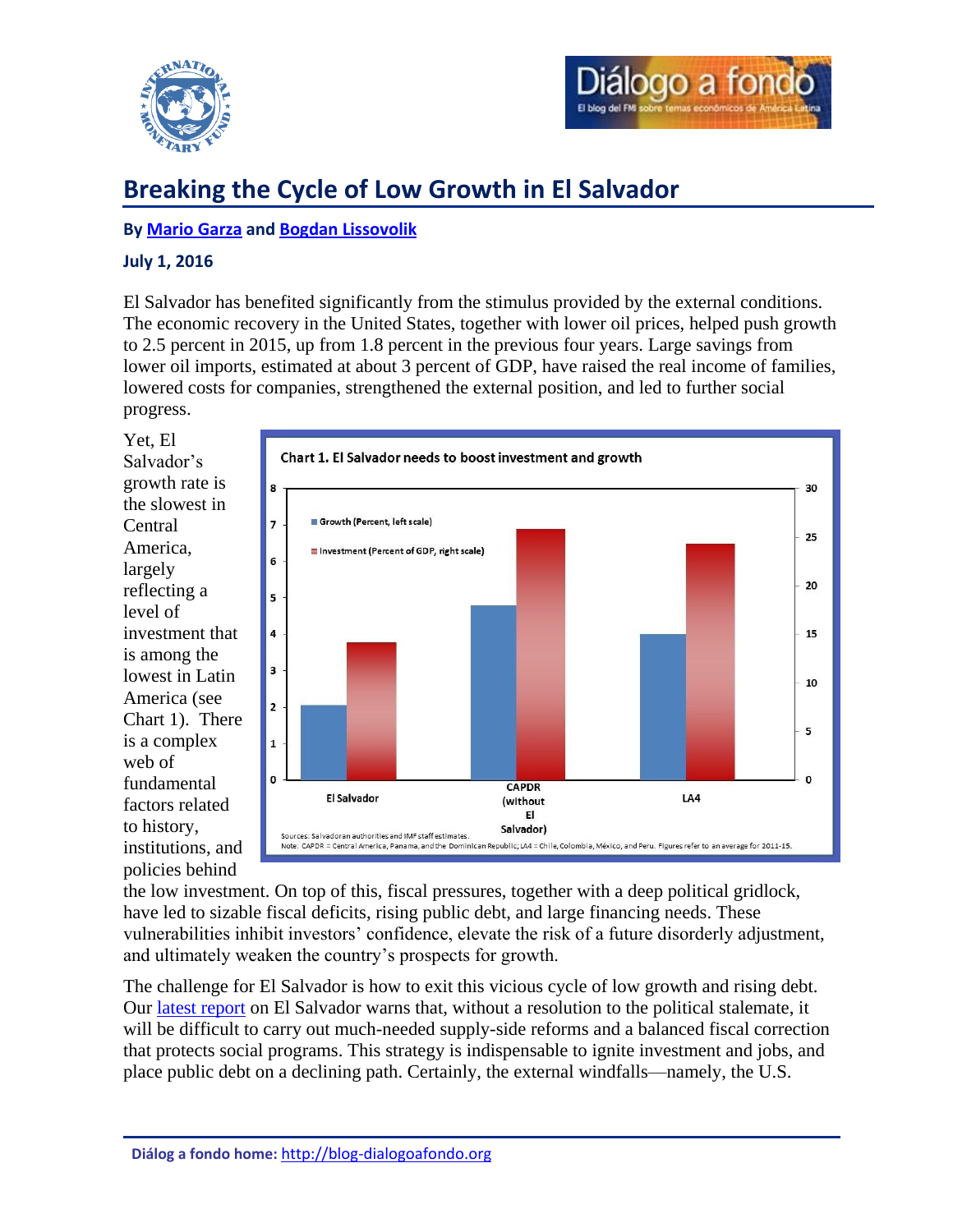recovery and lower oil prices—have provided the Salvadoran society with a unique opportunity to work together and change course.

## **Boosting growth**

The Salvadoran economy is expected to keep growing at just below 2.5 percent in 2016–18 and slow to its trend rate of 2 percent thereafter, owing mostly to some reversal in oil prices and expected completion of large investment projects. We expect the vicious cycle of low growth to continue: low growth hinders efforts to ease crime and upgrade education, which deters investment, jobs, and, in turn, growth. This outlook will make it harder to increase the standards of living of lower-income families.

The causes behind sluggish growth are multiple and complex and include crime and emigration, high logistics costs, low competitiveness, and adverse exposures (including to natural disasters and fiscal risks). The recent appreciation of the U.S. dollar has also emerged as a new drag on competitiveness and growth, given the fully dollarized economy. A broad political and social agreement is clearly needed to open the door for needed growth reforms.

The government rightly targets a rate of growth of 3 percent per year. This target calls for higher competitiveness and productivity, which could be achieved by lowering barriers to entry in many sectors, improving the quality of education, reducing crime through active security enforcement and broader preventive measures, and linking wages more closely to productivity. Additionally, improving labor markets would help boost job opportunities for the Salvadorans, thereby slowing the pace of outward migration. Financial inclusion could also contribute to growth. Such reforms could go a long way toward raising investment closer to levels in neighboring countries. But the viability of many of these reforms will also require building fiscal space (room in the budget for productive investment and priority spending).

### **Declining debt**

The report cautions that public debt will exceed 70 percent of GDP by 2021 and rise further in later years (see Chart 2). This unsustainable path calls for assertive action. The priority is to lift an impasse in congress to access long-term external financing and lessen the risk of an imminent liquidity crunch for the budget that

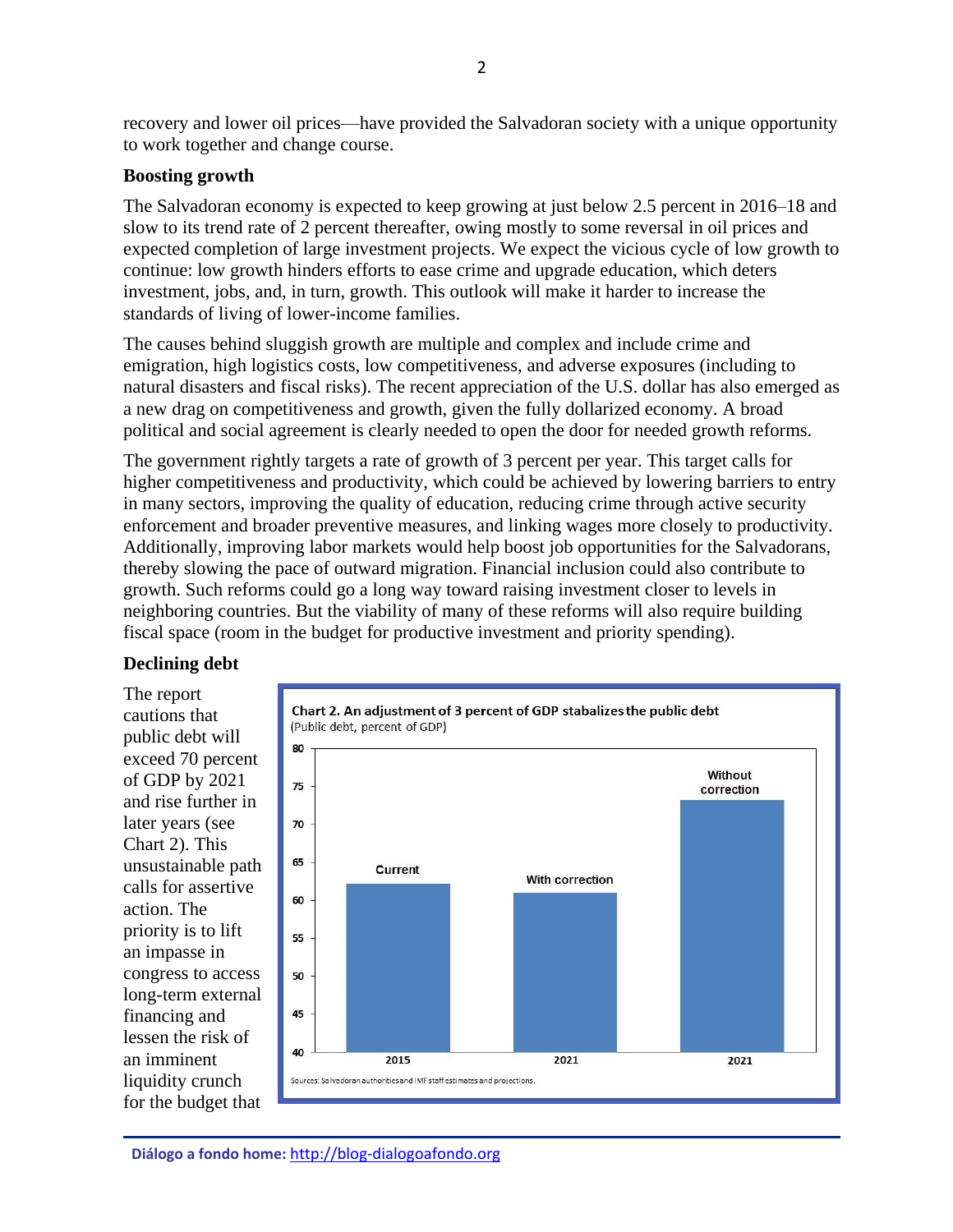could result in a disorderly adjustment. This action would buy time to design a fiscal correction of 3 percent of GDP that could be executed over 2017–19 to reverse the upward trend in the debt ratio and contain financing needs to manageable levels. Although this adjustment strategy may seem ambitious, we believe now is the time for such a bold goal given the rising fiscal risks. While the fiscal tightening will have a near-term impact on growth, a more solid fiscal position, together with vigorous structural reforms, would create the conditions for a rebound in growth toward 3 percent over the medium term.

The fiscal plan needs to protect growth and be socially friendly to secure the buy-in of society. This entails two basic ingredients:

- First, the budget needs to do its part and contain pressures from nonpriority spending (affecting the wage bill, subsidies, and other areas) and create space for security (a major bipartisan priority requiring significant increases in public resources), programs for the poor, and growth-enhancing reforms.
- Second, the government needs to make the tax system more growth-friendly, with measures that remove or reduce distortionary taxes that inhibit growth, raise the valueadded tax rate (but offset any adverse effect on lower-income families), and set up a property tax.

Beyond this correction, there is a need for pension reform to reduce the large unfunded pension liabilities (estimated at 100 percent of GDP) and expand provision of a sustainable basic pension. There is also room to strengthen fiscal responsibility initiatives that are currently debated to help entrench fiscal discipline in years to come.

The right choice now is to engage into an active dialogue across political parties and the Salvadoran society to enable a strong corrective strategy. The tailwinds from abroad offer an invaluable opportunity to act. Doing so will allow El Salvador to enter into a virtuous cycle of higher, inclusive growth and declining debt.

\*\*\*\*\*

<span id="page-2-0"></span>**Mario Garza** is the IMF's Regional Resident Representative for Central America, Panama, and the Dominican Republic. He has worked on countries in South and Central America and Eastern Europe. He was the Fund's Resident Representative to Bolivia and Honduras, and mission chief for several countries in Central America. In his capacity, he fosters the dialogue with the Central American authorities on regional and policy issues, and manages the Fund's

regional outreach activities. He recently co-edited the book, Central America, Panama, and the Dominican Republic: Challenges Following the 2008-09 Global Crisis.



<span id="page-2-1"></span>**Bogdan Lissovolik** is a Senior Economist in the Central American Division of the Western Hemisphere Department, with a primary responsibility for El Salvador. He previously worked on a number of country assignments in Europe, Africa, and Latin America and during 2009–13 was the IMF's Resident